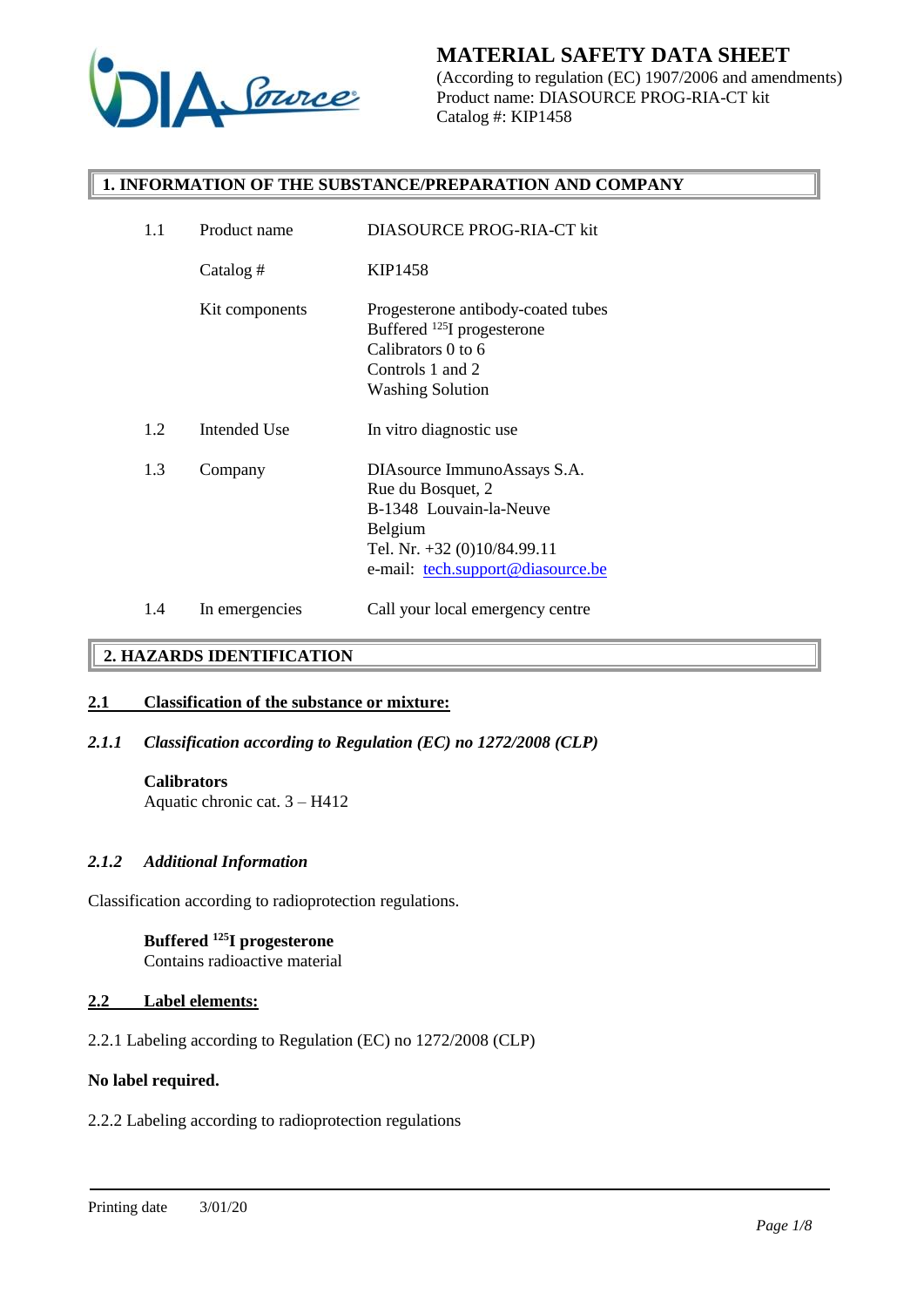

(According to regulation (EC) 1907/2006 and amendments) Product name: DIASOURCE PROG-RIA-CT kit Catalog #: KIP1458

**Buffered <sup>125</sup>I progesterone**



2.2.3 Other labeling

Tube : each tube can only be used once

# **2.3 Other hazards:**

| Buffered <sup>125</sup> I progesterone | Contains bovine proteins            |
|----------------------------------------|-------------------------------------|
|                                        | Tracer: 220 kBq                     |
| Calibrator 0                           | Contains material from human origin |
| Calibrators 1 to 6                     | Contains material from human origin |
| Controls 1 and 2                       | Contains material from human origin |

Although these human materials have been tested for HBsAg, anti-HCV and anti-HIV-1/2 and have been found not reactive, they should be considered as potentially infectious.

### **3. COMPOSITION/INFORMATION ON INGREDIENTS**

| <b>Hazardous ingredients:</b>  |            |                                              |               |
|--------------------------------|------------|----------------------------------------------|---------------|
| <b>Component</b>               |            | <b>Classification</b>                        | concentration |
|                                |            |                                              |               |
| <b>Calibrators containing:</b> |            |                                              |               |
| Sodium azide                   |            |                                              |               |
| $CAS-N0$ .                     | 26628-22-8 | Aquatic Acute 1 - Aquatic chronic 4,   0.5 % |               |
| EC-No.                         | 247-852-1  | H413, Acute toxicity, Category 2,            |               |

Oral, H300

| <b>4. FIRST AID MEASURES</b> |
|------------------------------|

### **4.1 Description of first aid measures**

Index-No. 011-004-00-7

### **All Kit Components**

- *After skin contact:* Wash immediately with soap and plenty of water for at least 10 minutes (only applies to buffered <sup>125</sup>I progesterone)
	- Wash immediately with plenty of water for at least 10 minutes (only applies to calibrators 0 to 6)
	- Consult a physician in case of inflammation.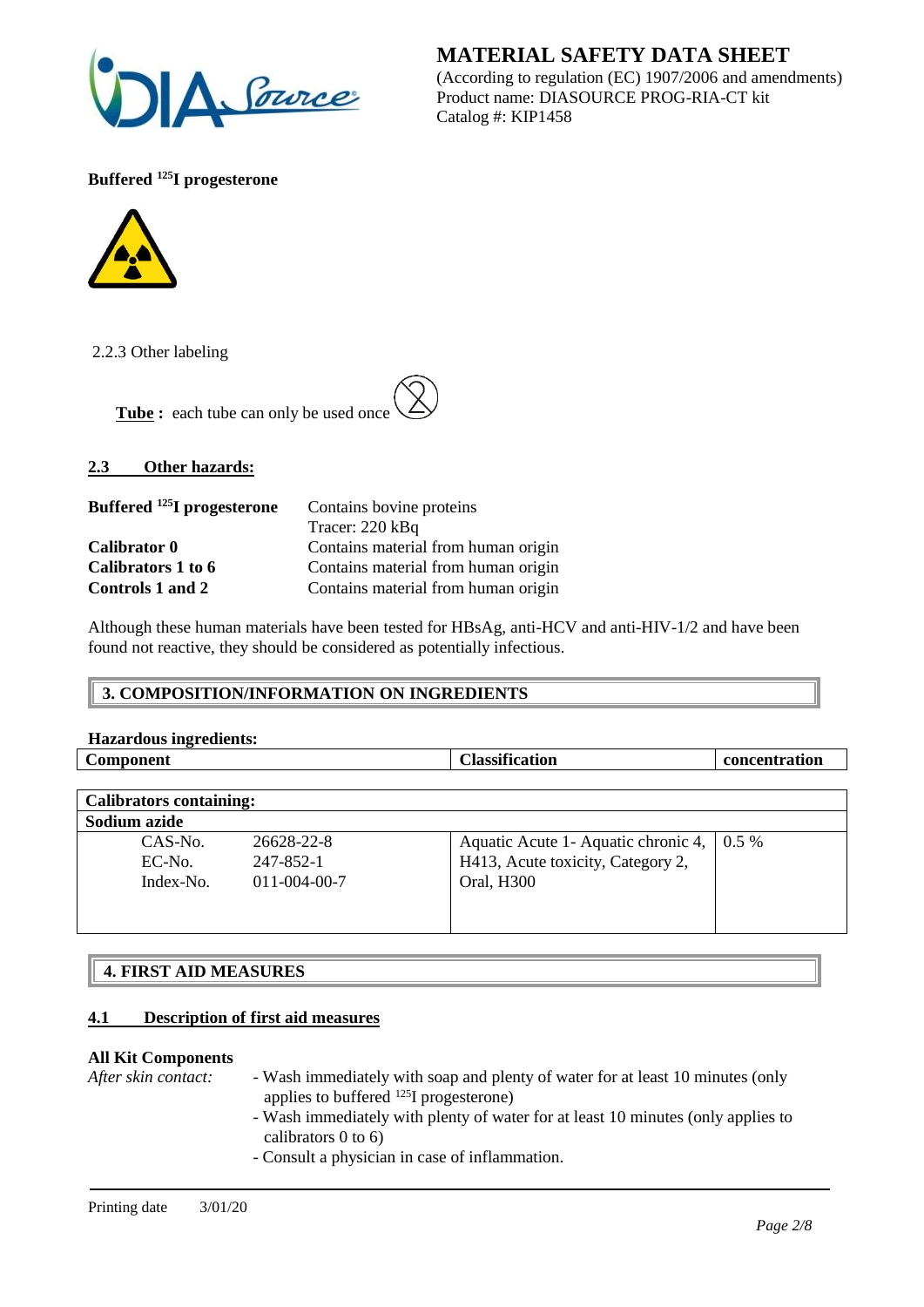

(According to regulation (EC) 1907/2006 and amendments) Product name: DIASOURCE PROG-RIA-CT kit Catalog #: KIP1458

|                    | - In the case of a wound or cut rinse with plenty of water, then dress the wound.   |
|--------------------|-------------------------------------------------------------------------------------|
| After eye contact: | - Wash immediately with plenty of water for at least 15 minutes.                    |
|                    | - Consult immediately a physician                                                   |
|                    | - Do not apply neutralizing agents                                                  |
| After ingestion:   | - Do not induce vomiting. Call a physician or Poison Control Center immediately.    |
|                    | - Let drink a lot of water (only applies to buffered <sup>125</sup> I progesterone) |
|                    | - Give nothing (little) to drink (only applies to calibrators 0 to 6)               |
| After inhalation:  | - Transfer the person to an open place.                                             |
|                    | - If he does not breathe, proceed to artificial respiration or provide oxygen.      |
|                    | - Consult a physician.                                                              |
|                    |                                                                                     |

#### **4.2 Indication of any immediate medical attention and special treatment needed** No data available.

# **5. FIRE FIGHTING MEASURES**

### **All Kit Components**

| Suitable extinguishing media:                  | - Powder, water, carbon dioxide, dry sand                              |
|------------------------------------------------|------------------------------------------------------------------------|
| Unsuitable extinguishing media:                | - No data available                                                    |
| Special exposure hazards:                      | - No generation of hazardous or toxic gases in dangerous<br>quantities |
| <i>Instructions:</i>                           | - Due to small quantities: no special instructions apply               |
| Special protective equipment for firefighters: | - Wear a breathing apparatus and protective clothing to avoid          |
|                                                | all contact with the skin and eyes.                                    |

# **6. ACCIDENTAL RELEASE MEASURES**

### **All Kit Components**

*Personal protection:* see 8

*Environmental precautions:*

*-* Prevent soil and water pollution

- Discharge according to local regulations

*Clean-up:*

- The radioactive material should be wiped up immediately.
- Take up liquid spill into absorbent material
- Discharge of absorbed material according to local regulations
- Clean contaminated surfaces with water
- Wash clothing according to radioprotection rules

# **7. HANDLING AND STORAGE**

# **All Kit Components**

*Handling:*

- Handle radioactive material according to radioprotection rules
- Observe normal hygiene standards
- Discharge according to local regulations
- Remove and clean contaminated clothing
- Handle and open the container with care

*Storage:*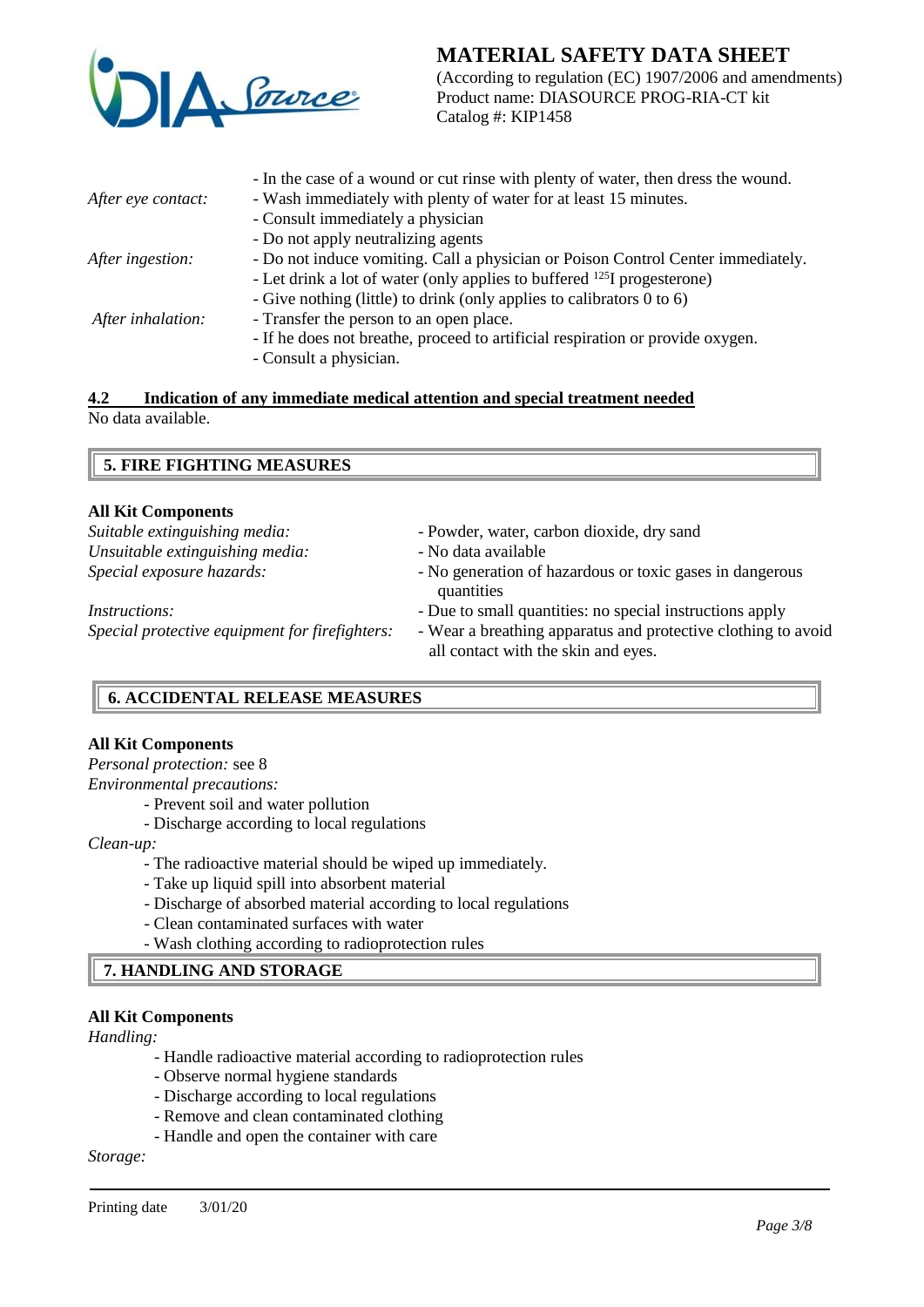

(According to regulation (EC) 1907/2006 and amendments) Product name: DIASOURCE PROG-RIA-CT kit Catalog #: KIP1458

- Keep container tightly closed
- Meet the legal requirements
- Keep away from: heat sources, combustible materials, acids, metals
- Storage temperature: see component label

# **8. EXPOSURE CONTROLS/PERSONAL PROTECTION**

# **8.1 Control parameters**

### **Components with workplace control parameters**

| Component      | <b>No. Value</b> | mg/m <sup>3</sup> |
|----------------|------------------|-------------------|
| Sodium azide   | <b>TLV-TWA</b>   |                   |
| CAS 26628-22-8 | <b>TLV-STEL</b>  |                   |
|                | TLV-Ceiling      | 0.29              |
|                | <b>OES-LTEL</b>  |                   |
|                | <b>OES-STEL</b>  | 0.3               |
|                | <b>MAK</b>       | 0.2               |
|                | <b>TRK</b>       |                   |
|                | MAC-TGG 8h       |                   |
|                | MAC-TGG 15min    |                   |
|                | MAC-Ceiling      | 0.3               |
|                | VMA 8h           |                   |
|                | VMA 15min        | 0.3               |
|                | GWBB 8h          |                   |
|                | GWBB 15min       |                   |
|                | Momentary value  | 0.29              |
|                | EC               | 0.1               |
|                | <b>EC-STEL</b>   | 0.3               |

# **8.2 Exposure Controls**

# **8.2.1 Appropriate engineering controls**

Handle in accordance with good industrial hygiene and safety practice. Wash hands before breaks and at the end of workday.

## **8.2.2 Personal protection equipment**

#### **All Kit Components**

| Eye protection:  | - Safety goggles (Buffered <sup>125</sup> I progesterone)                              |
|------------------|----------------------------------------------------------------------------------------|
|                  | - Face shields                                                                         |
| Hand protection: | - Gloves                                                                               |
|                  | <i>Respiratory Protection:</i> - Insufficient ventilation: wear respiratory protection |
| Skin protection: | - Protective clothing                                                                  |

Operators handling radioactive material should be monitored according to local regulations regarding occupational medicine.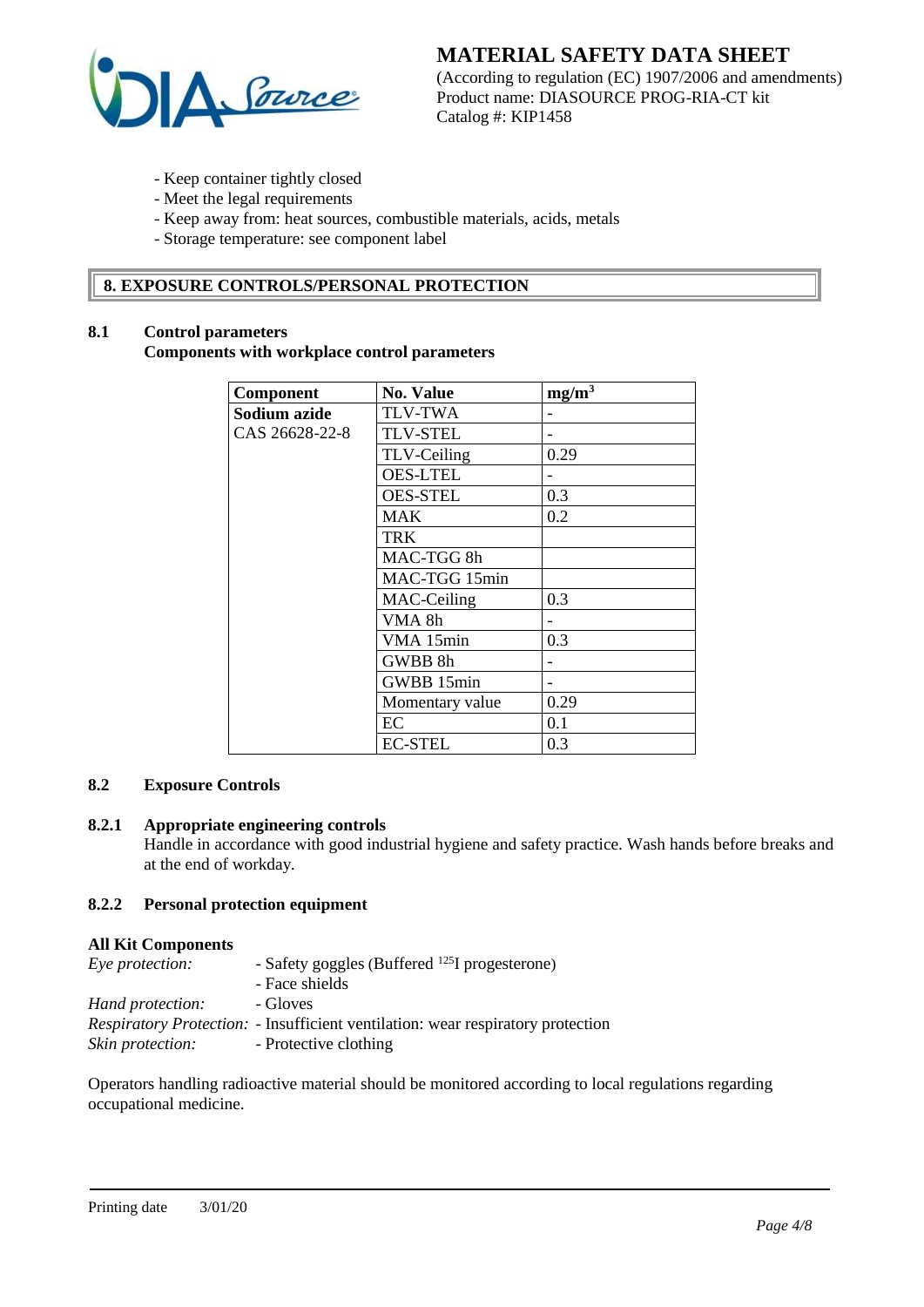

(According to regulation (EC) 1907/2006 and amendments) Product name: DIASOURCE PROG-RIA-CT kit Catalog #: KIP1458

# **9. PHYSICAL AND CHEMICAL PROPERTIES**

### **9.1 Information on basic physical and chemical properties**

**<sup>125</sup>I**

Half-life : 59.9 days Specific activity :  $6.4 \times 10^{14}$  Bq.g<sup>-1</sup>

**Coated Tubes:** Tubes **Controls 1 and 2:** Lyophilized, soluble in water **Washing Solution, Buffered <sup>125</sup>I progesterone, Calibrators 0 to 6:** Liquid

### **9.2 Other Information**

No data available

# **10. STABILITY AND REACTIVITY**

### **All Kit Components**

*Stability:* All components are stable until expiry date if stored in specified conditions (see label) *Reactivity/Hazardous decomposition products:* No hazardous decomposition products are formed in high quantities

*Conditions/Materials to avoid:*Keep away from metals and acids (Azide containing components)

# **11. TOXICOLOGICAL INFORMATION**

### **11.1 Information on toxicological effects**

#### **<sup>125</sup>I labeled component(s):**

| Chronic and acute effects | Radioactivity related adverse effects are only observed at exposure<br>levels that are very much higher than those experienced with the<br>reagents in this kit. |
|---------------------------|------------------------------------------------------------------------------------------------------------------------------------------------------------------|
| Sodium azide:             |                                                                                                                                                                  |
| Acute oral toxicity       | LD50 rat: 27 mg/kg (RTECS)                                                                                                                                       |
| Absorption symptoms:      | Irritations of mucous membranes in the mouth, pharynx, oesophagus<br>and gastrointestinal tract.                                                                 |
| Acute inhalation toxicity | Symptoms: Irritation symptoms in the respiratory tract., Inhalation<br>may lead to the formation of oedemas in the respiratory tract.,                           |
| Acute dermal toxicity     | Symptoms may be delayed.<br>LD50 rabbit: 20 mg/kg (RTECS) (Regulation (EC) No 1272/2008,<br>Annex VI)                                                            |
| Skin irritation           | Possible damages: slight irritation                                                                                                                              |
| Eye irritation            | Possible damages: slight irritation                                                                                                                              |
| Sensitisation             | This information is not available.                                                                                                                               |
| Germ cell mutagenicity    | This information is not available.                                                                                                                               |
| Carcinogenicity           | This information is not available.                                                                                                                               |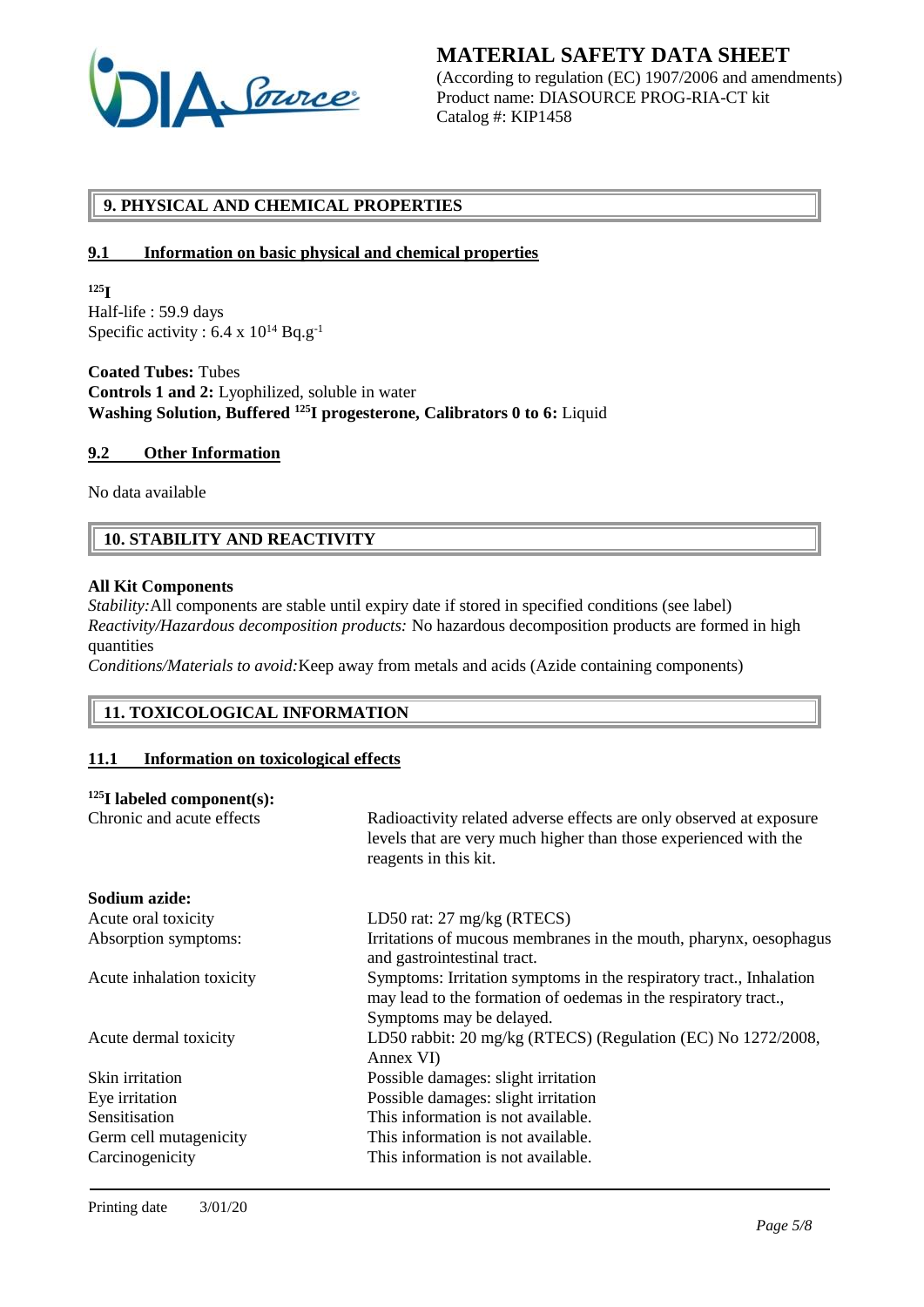

(According to regulation (EC) 1907/2006 and amendments) Product name: DIASOURCE PROG-RIA-CT kit Catalog #: KIP1458

| Reproductive toxicity                              | This information is not available. |  |  |
|----------------------------------------------------|------------------------------------|--|--|
| Teratogenicity                                     | This information is not available. |  |  |
| Specific target organ toxicity - single exposure   |                                    |  |  |
|                                                    | This information is not available. |  |  |
| Specific target organ toxicity - repeated exposure |                                    |  |  |
|                                                    | This information is not available. |  |  |
| Aspiration hazard                                  | This information is not available. |  |  |
|                                                    |                                    |  |  |

# **12. ECOLOGICAL INFORMATION**

#### **12.1 Toxicity**

### **Aquatic toxicity**

**Sodium azide:** LC50 Lepomis macrochirus (Bluegill sunfish): 0.7 mg/l; 96 h (ECOTOX Database) EC50 Daphnia pulex (Water flea): 4.2 mg/l; 48 h (ECOTOX Database) IC50 mixed culture of green algae: 272 mg/l(Lit.) EC50 Photobacterium phosphoreum: 38.5 mg/l(Lit.)

#### **12.2 Persistence and degradability** No data available

### **12.3 Bioaccumulative potential Sodium azide:** Partition coefficient: n-octanol/water:log Pow: 0.3 OECD Test Guideline 117 Bioaccumulation is not expected.

#### **12.4 Mobility in soil** No data available

**12.5 Results of PBT and vPvB assessment** No data available

# **12.6 Other adverse effects**

**Sodium azide :** Forms toxic mixtures in water, dilution measures notwithstanding. Herbicide Nematocidal effect. Discharge into the environment must be avoided.

### **13. DISPOSAL CONSIDERATIONS**

*Provisions relating to waste:* Hazardous waste (91/689/EEC). Follow local regulations for radioactive waste.

*Packaging/container:* Waste material code packaging (91/689/EEC, Council Decision 2001/118/EC, O.J. L47 of 16/2/2001): 15 01 10 (packaging containing residues of or contaminated by dangerous substances)

*Disposal methods:*

- Radioactive material should be disposed of following local regulations regarding radioactive waste.
- Patient samples, Buffered <sup>125</sup>I progesterone, Calibrators 0 to 6, Controls 1 and 2 are potentially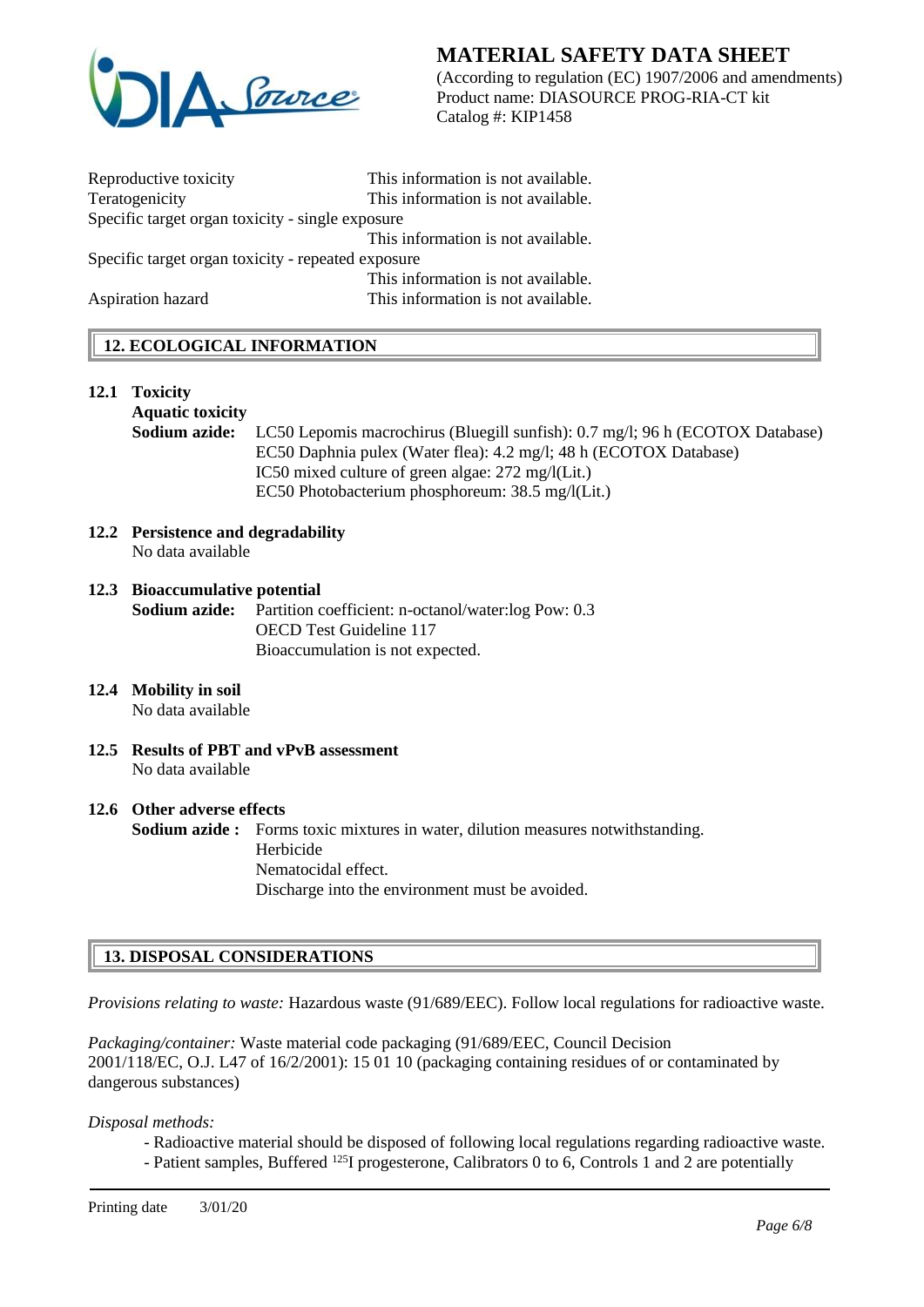

**MATERIAL SAFETY DATA SHEET** (According to regulation (EC) 1907/2006 and amendments) Product name: DIASOURCE PROG-RIA-CT kit Catalog #: KIP1458

infectious. They should be disposed of following established safety procedures and local regulations.

- All the kit components must be considered as hazardous waste. They should be disposed of following local regulations.
- Sodium azide reacts with lead and copper plumbing forming highly explosive metal azides.

# **14. TRANSPORT INFORMATION**

According to ADR and IATA (Chapter 10.3.1) regulations , shipment below the exemption quantity (1 MBq for Iodine 125) are considered as not dangerous goods. If the shipment exceed this quantity, please refer to the information given below:

Radioactive material, N.O.S., UN 2910 - except package

| Land transport | AIEA/ADR/RID regulation (Class 7, fiche 1 - ADR) |
|----------------|--------------------------------------------------|
| Sea transport  | <b>IMDG</b> regulation                           |
| Air transport  | <b>OACI/IATA</b> regulation                      |

# **15. REGULATORY INFORMATION**

This safety datasheet complies with the requirements of Regulation (EC) No. 1907/2006.

- **15.1 Safety, health and environmental regulations/legislation specific for the mixture** no data available
- **15.2 Chemical Safety assessment** no data available

#### **16. OTHER INFORMATION**

### **16.1 Indication of changes**

v1: SDS changes as required by current REACH regulation (as amended by 453/2010). Classification and labeling according to CLP added.

### **16.2 Abbreviations and acronyms**

- **16.3 Key literature references and sources for data** SDS sheets provided by suppliers of raw materials.
- **16.4 Classification and procedure used to derive the classification for mixtures according to regulation EC 1272/2008 – CLP**

Classification of mixtures is based on the calculation method.

#### **16.5 Relevant R-phrases and/or H-P statements**

H412 Harmful to aquatic life with long-lasting effects